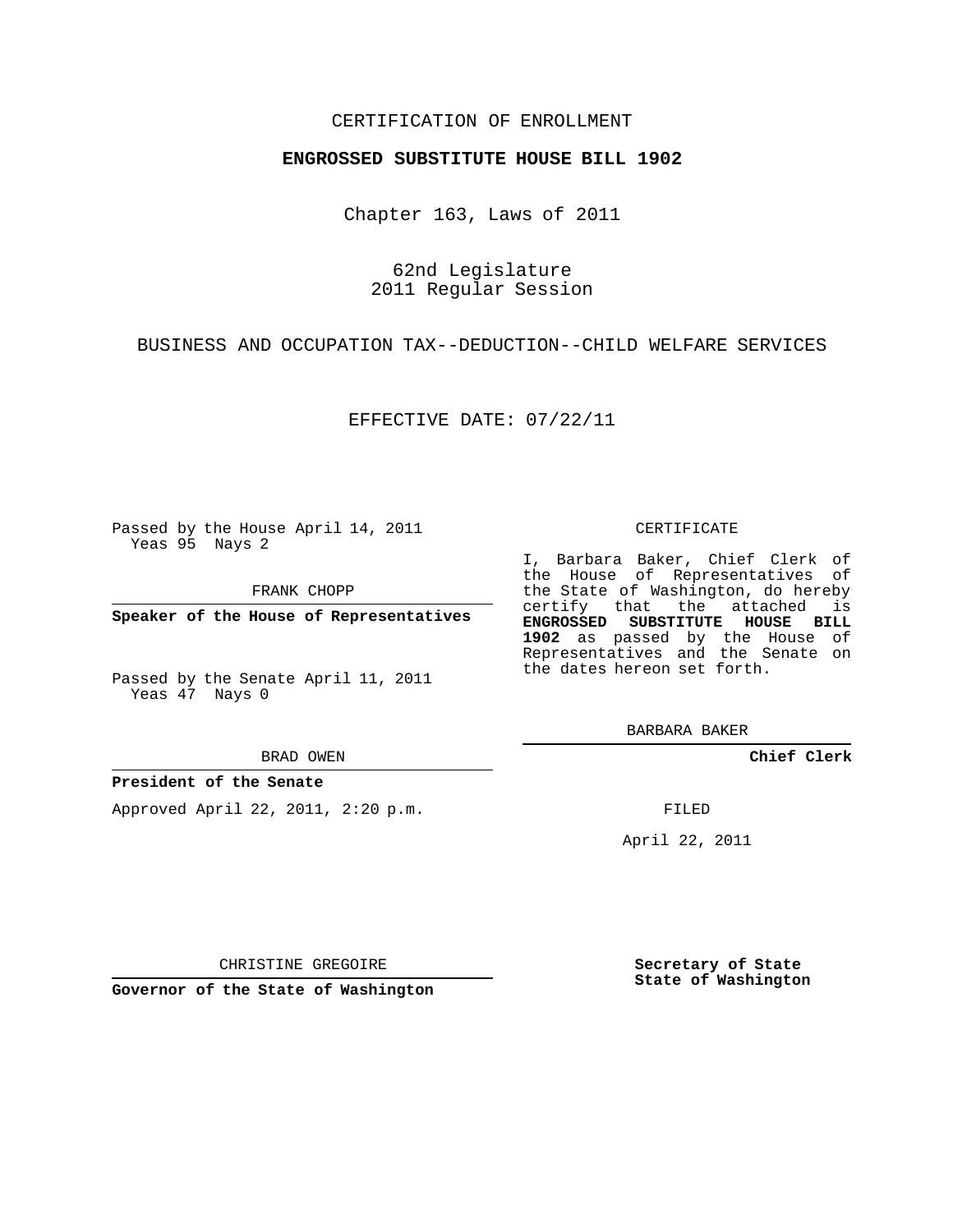# **ENGROSSED SUBSTITUTE HOUSE BILL 1902** \_\_\_\_\_\_\_\_\_\_\_\_\_\_\_\_\_\_\_\_\_\_\_\_\_\_\_\_\_\_\_\_\_\_\_\_\_\_\_\_\_\_\_\_\_

\_\_\_\_\_\_\_\_\_\_\_\_\_\_\_\_\_\_\_\_\_\_\_\_\_\_\_\_\_\_\_\_\_\_\_\_\_\_\_\_\_\_\_\_\_

AS AMENDED BY THE SENATE

Passed Legislature - 2011 Regular Session

## **State of Washington 62nd Legislature 2011 Regular Session**

**By** House Ways & Means (originally sponsored by Representatives Kagi, Goodman, and Stanford)

READ FIRST TIME 02/25/11.

 AN ACT Relating to a business and occupation tax deduction for amounts received with respect to child welfare services; adding a new section to chapter 82.04 RCW; and creating a new section.

BE IT ENACTED BY THE LEGISLATURE OF THE STATE OF WASHINGTON:

 NEW SECTION. **Sec. 1.** A new section is added to chapter 82.04 RCW to read as follows:

 (1) A health or social welfare organization may deduct from the measure of tax amounts received as compensation for providing child welfare services under a government-funded program.

 (2) A person may deduct from the measure of tax amounts received from the state of Washington for distribution to a health or social welfare organization that is eligible to deduct the distribution under subsection (1) of this section.

(3) The following definitions apply to this section:

 (a) "Child welfare services" has the same meaning as provided in RCW 74.13.020; and

 (b) "Health or social welfare organization" has the meaning provided in RCW 82.04.431.